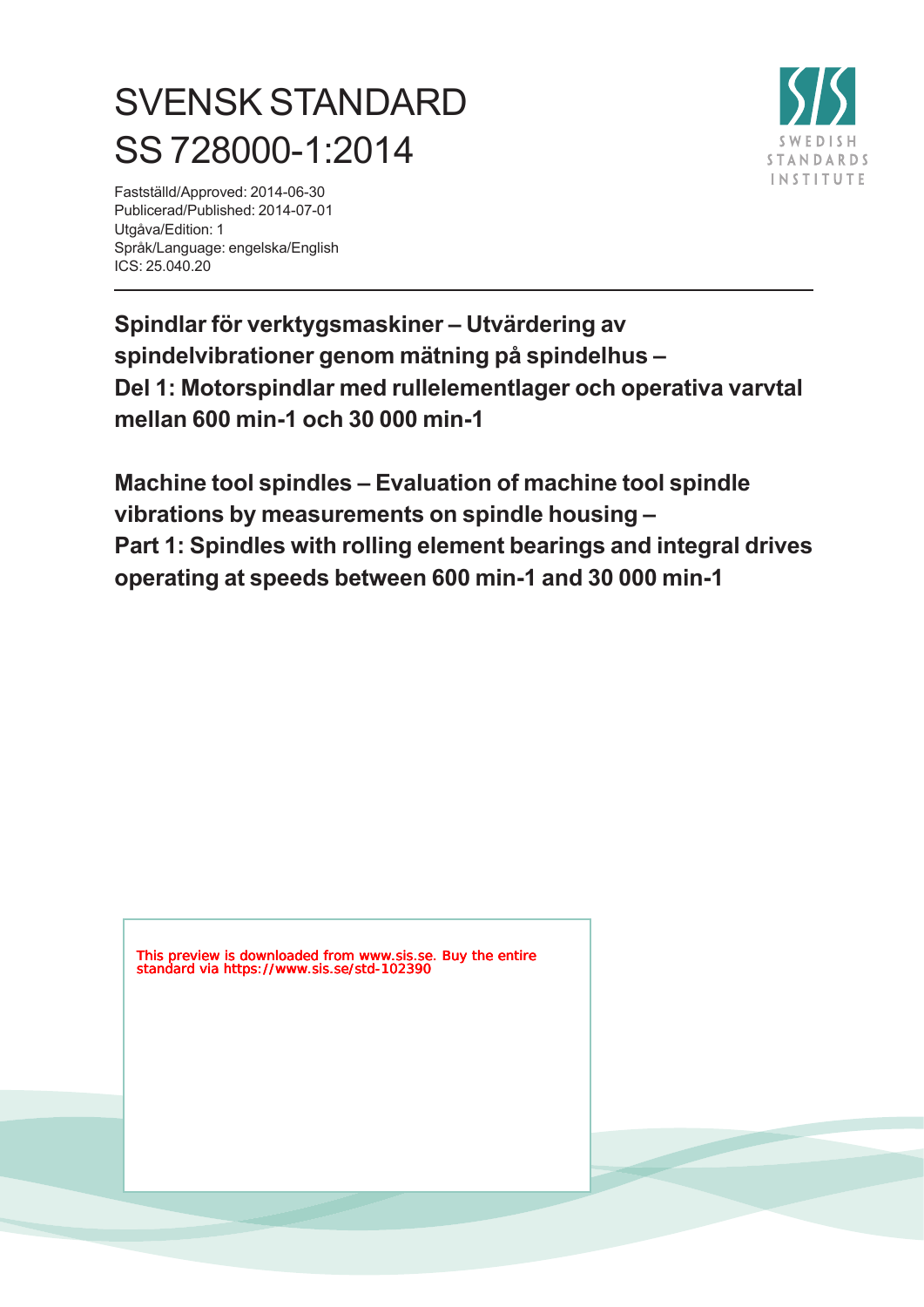This preview is downloaded from www.sis.se. Buy the entire standard via https://www.sis.se/std-102390

# SS 728000-1:2014 (E)

# **Content**

|                | Page |  |
|----------------|------|--|
|                |      |  |
| 1              |      |  |
| 2              |      |  |
| 3              |      |  |
| 4              |      |  |
| 4.1            |      |  |
| 4.2            |      |  |
| 4.3            |      |  |
| 4.4            |      |  |
| 4.5            |      |  |
| 4.6            |      |  |
| 4.6.1          |      |  |
| 4.6.2<br>4.6.3 |      |  |
| 4.7            |      |  |
| 4.8            |      |  |
| 4.9            |      |  |
| 4.10           |      |  |
| 4.11           |      |  |
| 4.12           |      |  |
|                |      |  |
| 5<br>5.1       |      |  |
| 5.2            |      |  |
| 5.2.1          |      |  |
| 5.2.2          |      |  |
| 5.3            |      |  |
|                |      |  |
| 6<br>6.1       |      |  |
| 6.1.1          |      |  |
| 6.1.2          |      |  |
| 6.1.3          |      |  |
| 6.2            |      |  |
| 6.3            |      |  |
| 7              |      |  |
| 7.1            |      |  |
| 7.2            |      |  |
| 7.3            |      |  |
| 7.4            |      |  |
|                |      |  |
| 8              |      |  |
| 8.1<br>8.2     |      |  |
| 8.2.1          |      |  |
| 8.2.2          |      |  |
| 8.2.3          |      |  |
| 8.3            |      |  |
| 8.4            |      |  |
| 8.4.1          |      |  |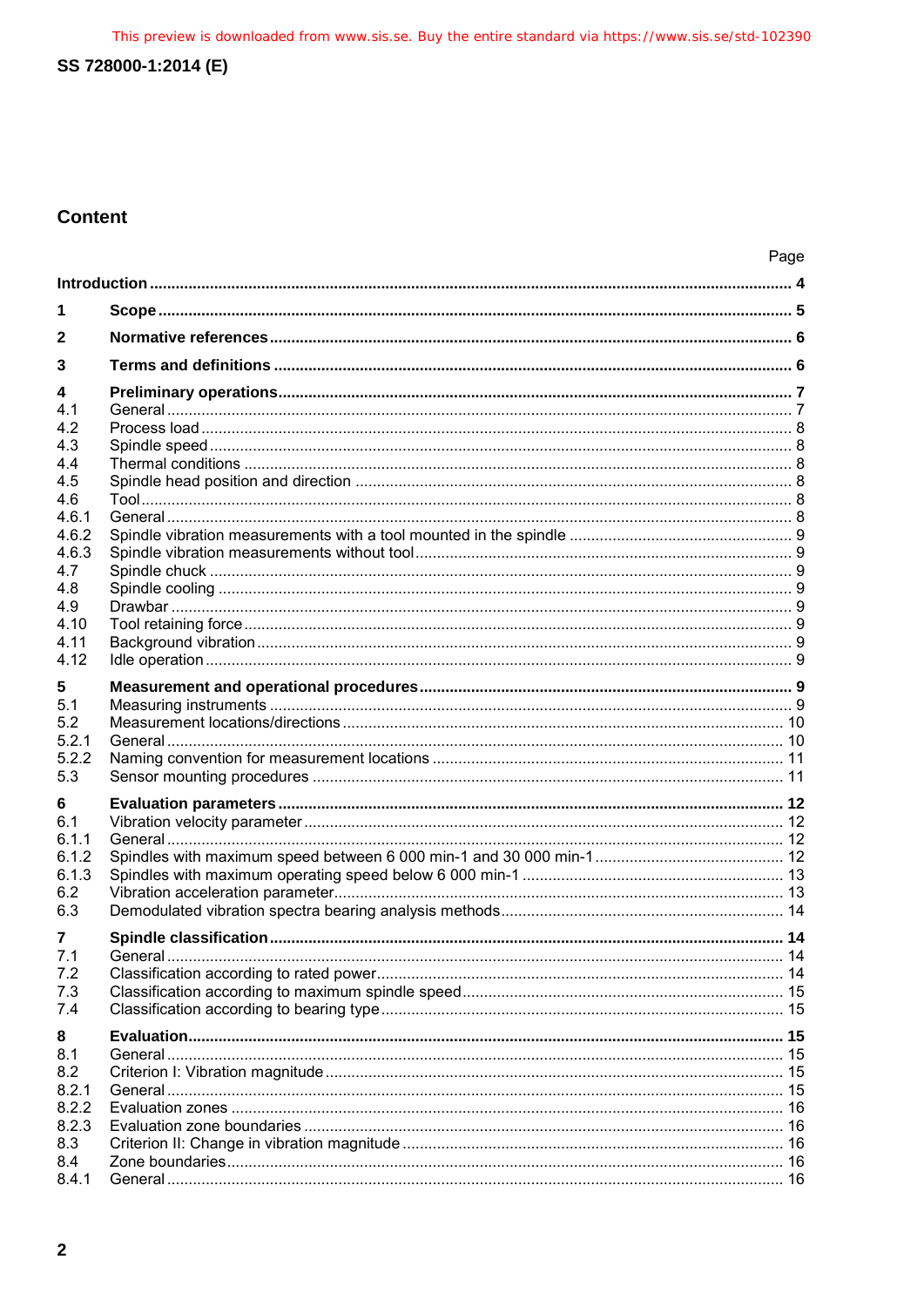|                                                                                          | 8.4.2 Classification of vibration evaluation zones for spindles with integral drive of Class I:<br>Machine tool spindles with integral drive with a maximum nominal power rating up to and |  |
|------------------------------------------------------------------------------------------|--------------------------------------------------------------------------------------------------------------------------------------------------------------------------------------------|--|
|                                                                                          | 8.4.3 Classification of vibration evaluation zones for spindles with integral drive of class II:                                                                                           |  |
|                                                                                          | Machine tool spindles with integral drive with a maximum nominal power rating exceeding 5 kW17                                                                                             |  |
| 8.5                                                                                      |                                                                                                                                                                                            |  |
| 8.5.1                                                                                    |                                                                                                                                                                                            |  |
| 8.5.2                                                                                    |                                                                                                                                                                                            |  |
| 8.5.3                                                                                    |                                                                                                                                                                                            |  |
| 8.5.4                                                                                    |                                                                                                                                                                                            |  |
| Annex A (informative) Alternative bearing health assessment techniques - Introduction 20 |                                                                                                                                                                                            |  |
| A.1                                                                                      |                                                                                                                                                                                            |  |
| A.2                                                                                      |                                                                                                                                                                                            |  |
| A.3                                                                                      |                                                                                                                                                                                            |  |
| A.4                                                                                      |                                                                                                                                                                                            |  |
| A.5                                                                                      |                                                                                                                                                                                            |  |
| A.6                                                                                      |                                                                                                                                                                                            |  |
| A.7                                                                                      |                                                                                                                                                                                            |  |
| A.8                                                                                      |                                                                                                                                                                                            |  |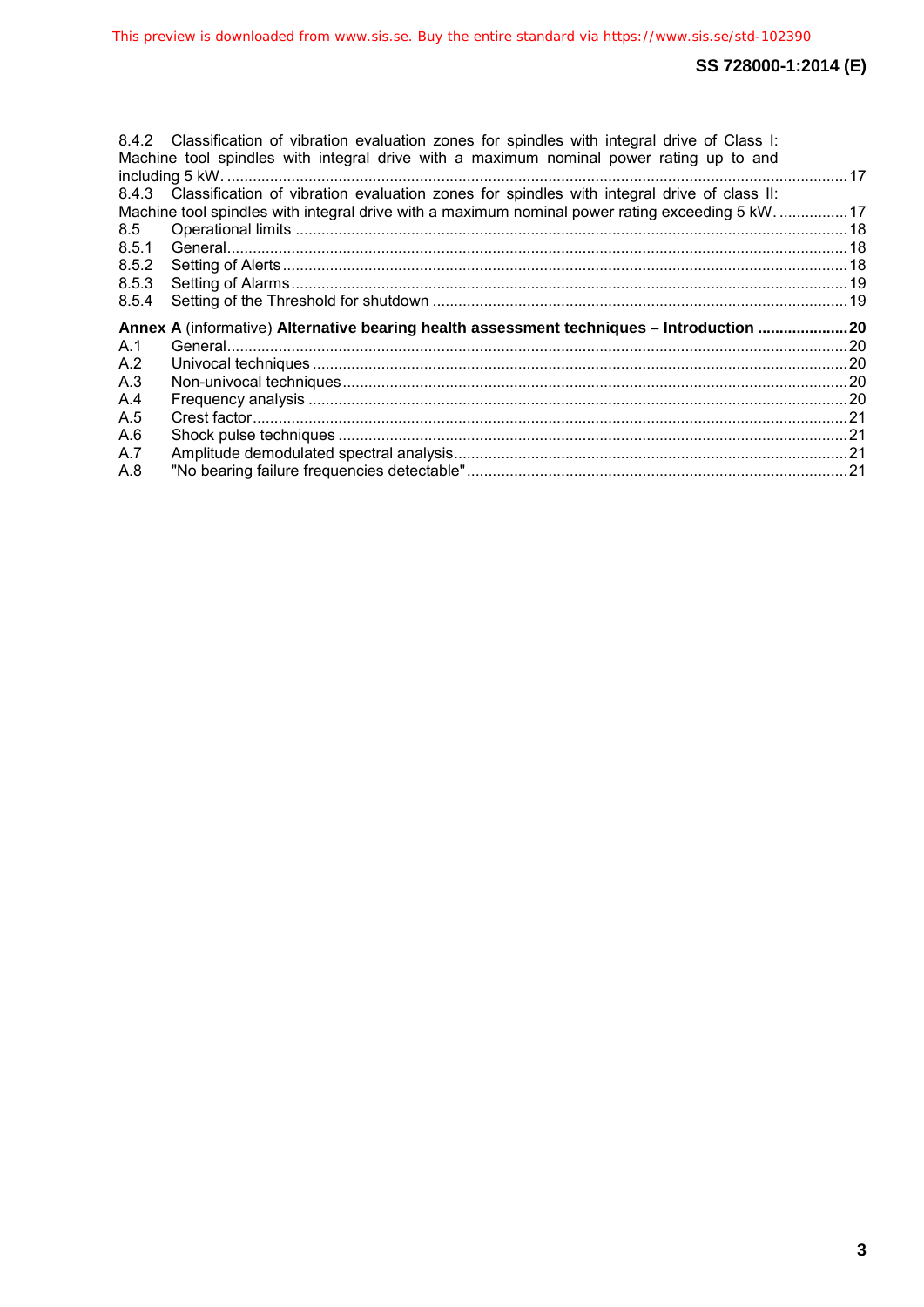# <span id="page-3-0"></span>**Introduction**

SS 728000 consists of the following parts, under the general title *Machine tool spindles — Evaluation of machine tool spindle vibrations by measurements on spindle housing:*

*Part 1: Spindles with rolling element bearings and integral drives operating at speed between 600 min-1 and 30 000 min-1* 

Other than part 1 (this part) the following parts are under preparation;

- *Part 2: Direct driven spindles with rolling element bearings operating at speed between 600 min-1 and 30 000 min-1*
- *Part 3: Geared spindles with rolling element bearings operating at speeds between 600 min-1 and 30 000 min-1*
- *Part 4: Geared spindles with rolling element bearings operating at speeds below 600 min-1*
- *Part 5: Spindles with magnetic bearings*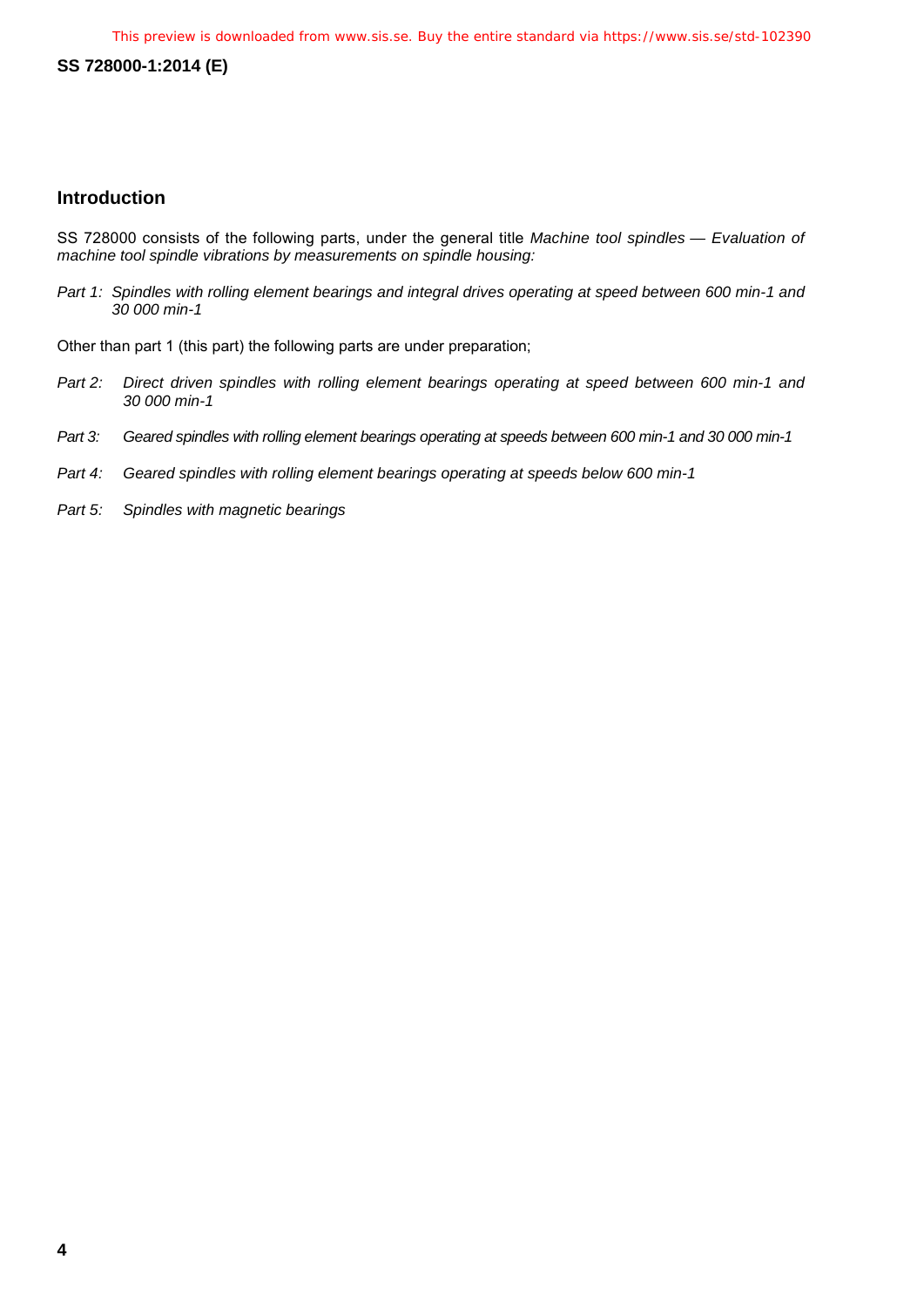# <span id="page-4-0"></span>**1 Scope**

This part of SS 728000 provides information on how to assess the severity of machine tool spindle vibrations measured on the spindle housing. The vibration criteria provided in this part of SS 728000 applies to spindles with integral drive intended for stationary machine tools with nominal operating speeds between 600 min-1 and 30 000 rpm-1. This part of SS 728000 only applies to spindles with rolling element bearing types.

This part of SS 728000 provides specific guidance for assessing the severity of vibration measured on the spindle housing at customer site or at the machine tool manufacturer test facilities.

This part of SS 728000 applies to spindles assembled in the machine tool.

This part of SS 728000 is applicable for testing, periodic verification and continuous monitoring.

Spindles with integral drive covered by this part of SS 728000 include spindle types intended for:

- Machining centers
- Milling machines
- Boring machines
- Grinding machines
- Turning centers
- Lathes
- Turning machines.

Spindles with bearing types other than rolling element bearings are excluded from this part of SS 728000.

This part of SS 728000 does not address geometrical accuracy of axes of rotation (see ISO 230-7:2006).

This part of SS 728000 does not address unacceptable cutting performance with regard to surface finish and accuracy.

This part of SS 728000 does not address vibration severity issues of machine tool spindles operating at speeds below 600 min-1 or exceeding 30 000 min-1 due to lack of supporting vibration data and limitations in many vibration measurement instruments.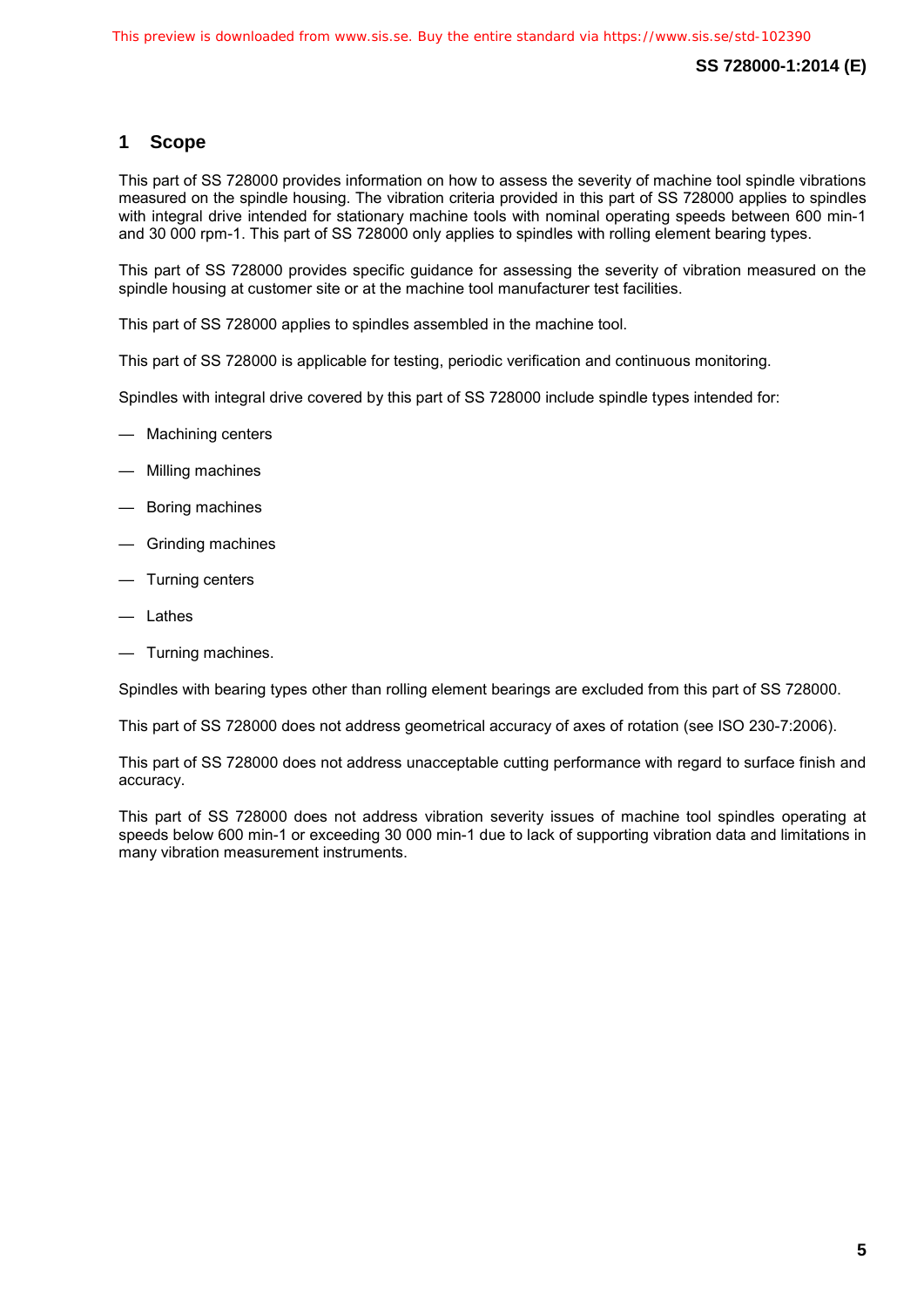# <span id="page-5-0"></span>**2 Normative references**

The following referenced documents are indispensable for the application of this document. For dated references, only the edition cited applies. For undated references, the latest edition of the referenced document (including any amendments) applies.

| ISO/IEC Guide 98-3       | Uncertainty of measurement - Part 3: Guide to the expression of uncertainty in<br>measurement (GUM:1995)                                                                                          |
|--------------------------|---------------------------------------------------------------------------------------------------------------------------------------------------------------------------------------------------|
| SS-ISO 841, utg 2        | Industrial automation systems and integration – Numerical control of machines<br>-Coordinate system and motion nomenclature (ISO 841:2001, IDT)                                                   |
| SS-ISO 1925, utg 2       | Mechanical vibration - Balancing - Vocabulary (ISO 1925:2001, IDT)                                                                                                                                |
| SS-ISO 1940-1, utg 2     | Mechanical vibration – Balance quality requirements for rotors in a constant<br>(rigid) state – Part 1: Specification and verification of balance tolerances<br>(ISO 1940-1:2003, IDT)            |
| SS-ISO 1940-1/Cor 1:2005 | Mechanical vibration – Balance quality requirements for rotors in a constant<br>(rigid) state - Part 1: Specification and verification of balance tolerances<br>(ISO 1940-1:2003/Cor 1:2005, IDT) |
| SS-ISO 2041:2009         | Vibration and shock - Vocabulary (ISO 2041:2009, IDT)                                                                                                                                             |
| ISO 2954:2012            | Mechanical vibration of rotating and reciprocating machinery – Requirements<br>for instruments for measuring vibration severity                                                                   |
| SS-ISO 13372:2012        | Condition monitoring and diagnostics of machines – Vocabulary<br>(ISO 13372:2012, IDT)                                                                                                            |

# <span id="page-5-1"></span>**3 Terms and definitions**

For the purposes of this document, the terms and definitions given in SS-ISO 1925, utg 2, SS-ISO 2041:2009, SS-ISO 13372:2012 and the following apply.

#### **3.1**

**belt driven spindle**

spindle where the power transmissions achieved by a belt between the drive motor and the spindle

#### **3.2**

#### **direct driven spindle**

machine tool spindle in a motor-coupling-spindle configuration with no belts, gears or other power transmitting elements in the power train

#### **3.3**

#### **gear driven spindle**

machine tool spindle with one or more power transmitting gear units in the power train

NOTE 1 to entry: Gear driven spindles may also incorporate coupling and / or belts in the power train

#### **3.4**

#### **spindle with integral drive**

spindle unit where the rotor of the drive motor is the rotor of the spindle

#### **3.5**

# **short term**

<spindle condition monitoring> time period of less than 6 months

NOTE 1 to entry: Time periods may differ for specific spindle types and/or operational conditions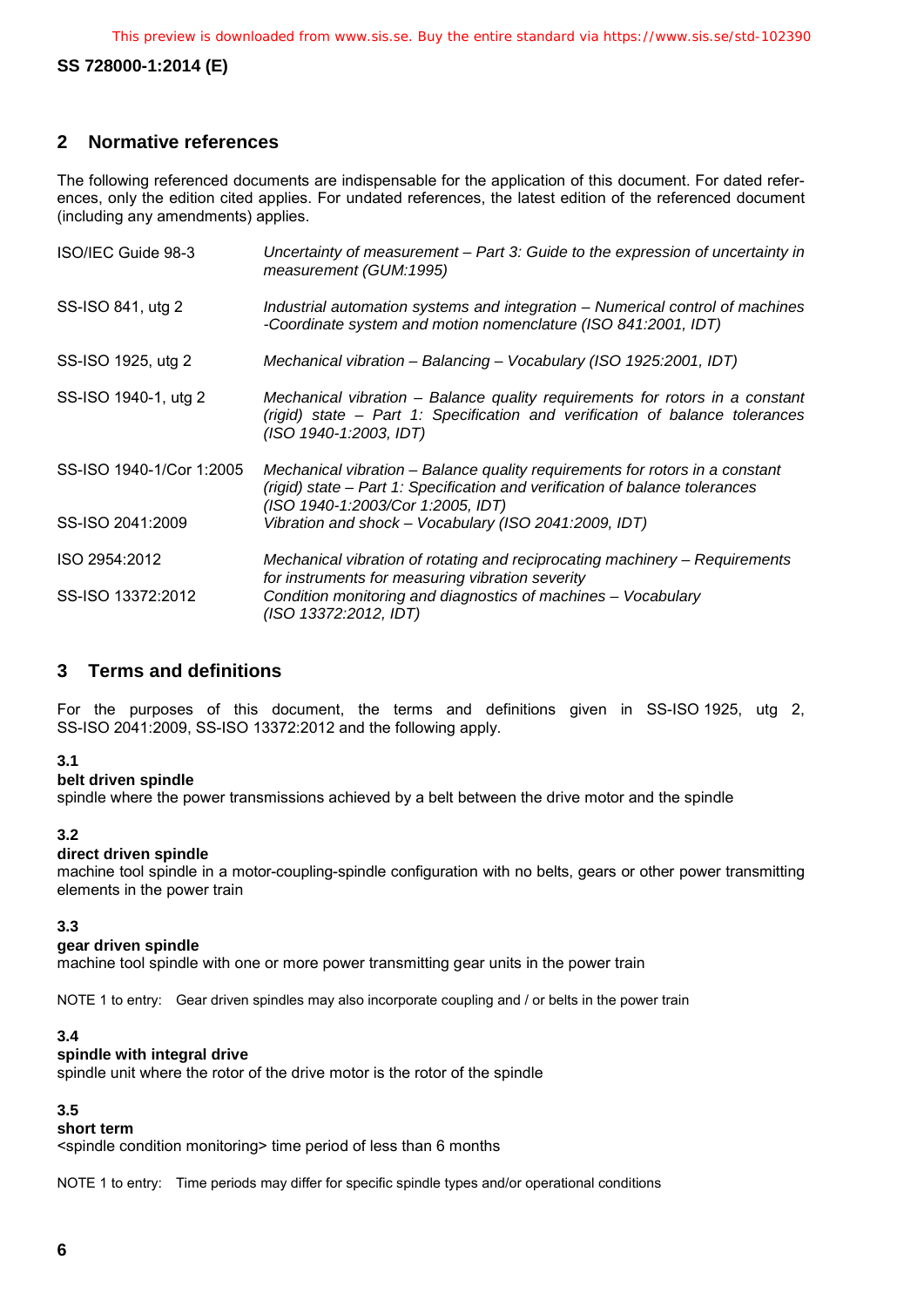# **3.6**

#### **long term**

<spindle condition monitoring> time period of 6 months or longer

NOTE 1 to entry: Time periods may differ for specific spindle types and/or operational conditions

# **3.7**

#### **machine health monitoring**

detection, collection and interpretation of information and data that indicate the spindle condition of a machine tool spindle

# **3.8**

#### **spindle condition**

RMS values for vibration velocity and acceleration of machine tool spindles

NOTE 1 to entry: Described in 6.1 and 6.2

#### **3.9**

**STSC**

#### **Short Term Spindle Condition**

parameter indicating the short term spindle condition of a machine tool spindle

#### **3.10**

#### **LTSC**

# **Long Term Spindle Condition**

parameter indicating the long term spindle condition of a machine tool spindle

# **3.11**

#### **alert**

condition where a significant change of vibration magnitude with respect to normal values has occurred

# **3.12**

#### **alarm**

condition where the vibration magnitude induces increased dynamic load on spindle bearings, reducing bearing lifetime

# **3.13**

#### **threshold for shutdown**

condition where the vibration magnitude induces high dynamic load on the spindle bearings, substantial loss of bearing lifetime

# **3.14**

#### **steady-state operating temperature**

<spindle condition monitoring> condition where machine tool spindle no longer is subjected to temperature changes as a result of being put in operation after being non-operational for time long enough to adopt ambient temperature

# <span id="page-6-0"></span>**4 Preliminary operations**

# <span id="page-6-1"></span>**4.1 General**

As for any vibration measurement the operational condition of the machine tool during measurement is of great importance. This part of SS 728000 is applicable to all normal operating conditions of the machine tool. That is any operational condition that the particular machine tool may be in when machining.

For any spindle vibration measurement intended to characterize the spindle condition according to this part of SS 728000 important operational conditions shall be recorded during spindle vibration measurements. Such operational conditions include, but are not limited to, characteristics listed in [4.2](#page-7-0) to [4.12.](#page-8-7)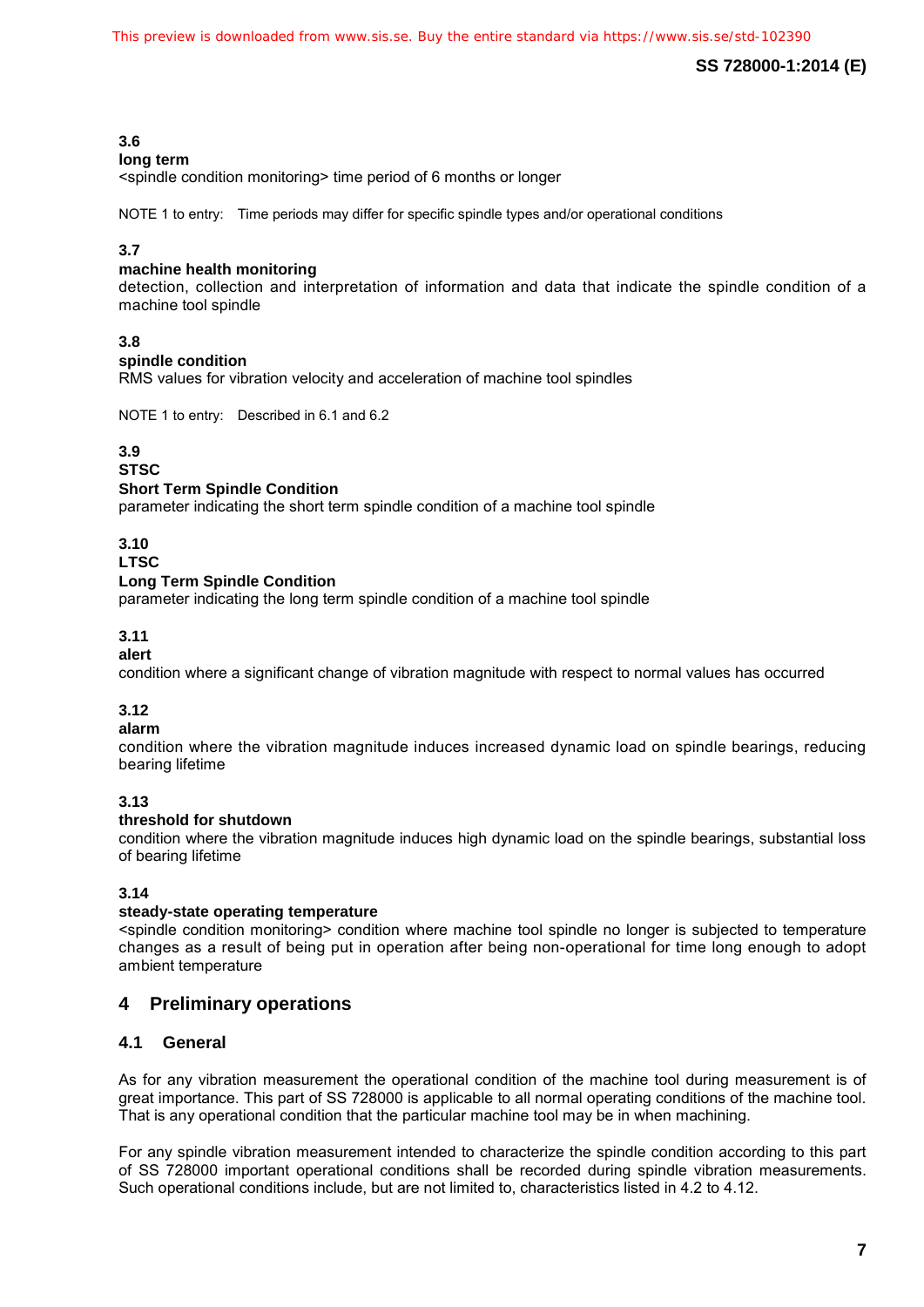This preview is downloaded from www.sis.se. Buy the entire standard via https://www.sis.se/std-102390

# **SS 728000-1:2014 (E)**

# <span id="page-7-0"></span>**4.2 Process load**

All vibration measurements shall be made under no-load conditions (no cutting, milling or grinding).

# <span id="page-7-1"></span>**4.3 Spindle speed**

This part of SS 728000 is applicable for every speed within the nominal speed range of the machine tool/spindle. Manufacturer may specify non-continuous speed ranges such as for instance 600 min-1 – 17 000 min-1 and 19 000 min-1 - 24 000 min-1 in order to avoid unreasonable limits at resonance speeds. A maximum of two such resonance speed ranges are allowed, together occupying a maximum of 10 % of the nominal operating speed range of the spindle. The possibility to exclude certain speed ranges only applies to the vibration velocity parameter as defined in [6.1.](#page--1-0) The vibration acceleration parameter applies to any speed within the nominal speed range of the spindle.

When measuring vibration magnitude as a function of spindle speed, the spindle speed changes shall be made in such a way that a steady state vibration of the spindle is accomplished before recording the measurements. Typical methods are:

- Step: Increasing or decreasing the spindle speed in steps not greater than 3 % of spindle maximum speed, with 10 seconds of constant speed at each such selected speed.
- Acceleration: Increasing or decreasing the spindle speed with a rate of not more than 20 % of maximum spindle speed per minute.

Both the above methods will result in approximately 5 minutes measurement time.

# <span id="page-7-2"></span>**4.4 Thermal conditions**

Thermal conditions should be agreed between manufacturer/supplier and user. If no conditions are specified the tests shall be made under conditions as near as possible to those of normal operation, as regards to lubrication and warm-up. The machine should make an idle running in accordance with the conditions of use and the instructions of the manufacturer until the machine/spindle has reached a steady-state operating temperature.

NOTE Refer to ISO 230-1:2012 for the installation of the machine before testing, warming up of the spindle and other moving components.

# <span id="page-7-3"></span>**4.5 Spindle head position and direction**

Spindle position, orientation and rotation for measurements shall be agreed between manufacturer/supplier and user.

Spindle position – this part of SS 728000 is applicable for all possible linear axis positions, including axial traversed.

Spindle orientation – this part of SS 728000 is applicable for all possible spindle orientations.

Spindle direction of rotation – for spindles that can be operated in either direction, this part of SS 728000 applies to both clockwise and counter clockwise spindle rotation.

# <span id="page-7-4"></span>**4.6 Tool**

#### <span id="page-7-5"></span>**4.6.1 General**

A tool mounted in the spindle may influence the vibration measurements due to the unbalance of the tool itself. It shall be recorded whether a tool is used during the measurements or not. If used, the mass and balancing grade according to SS-ISO 1940-1, utg 2 of tool used during vibration measurements shall be recorded.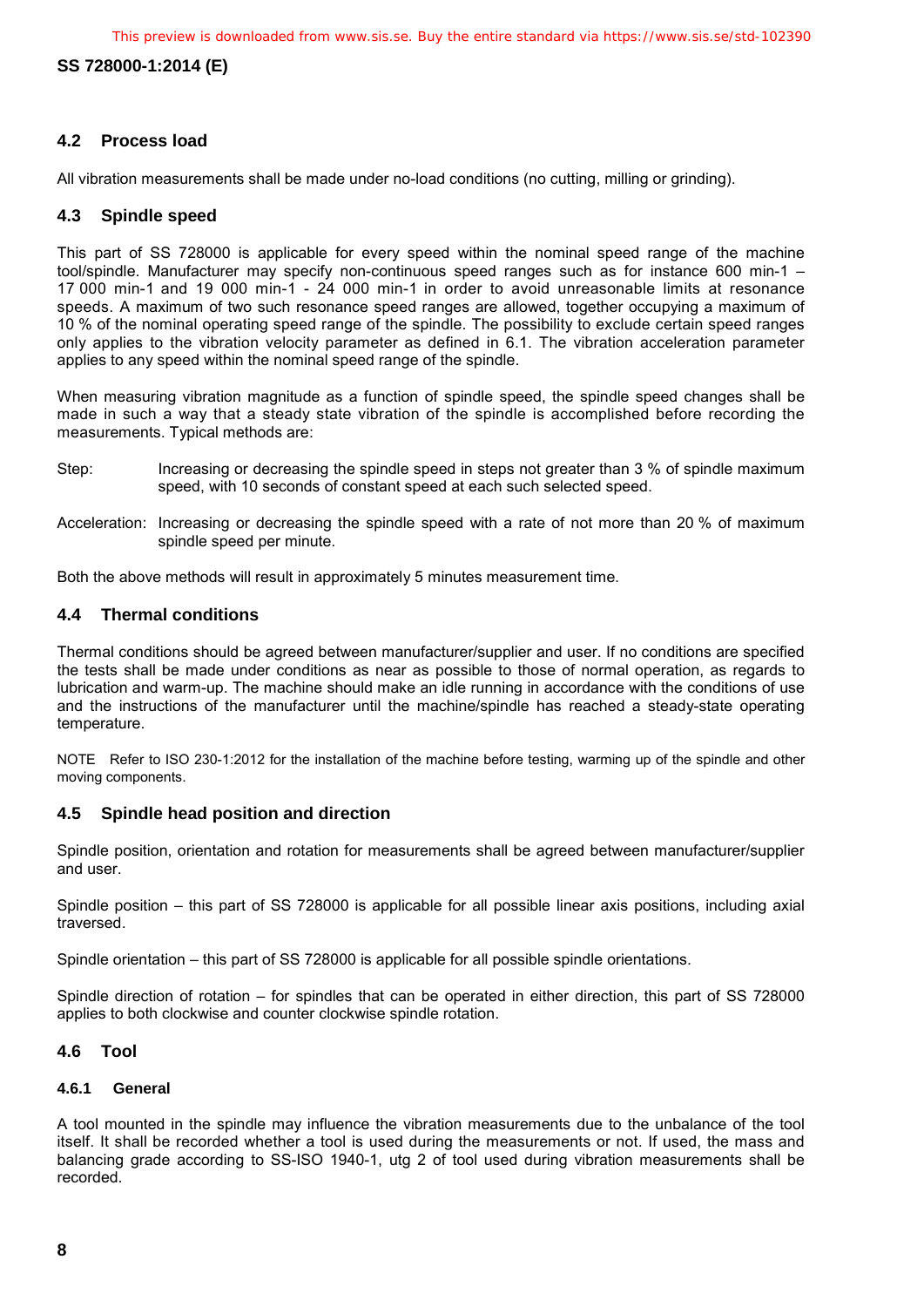#### <span id="page-8-0"></span>**4.6.2 Spindle vibration measurements with a tool mounted in the spindle**

Care should be taken to avoid errors introduced by the unbalance of the tool. Generally this implies that a balance quality grade of G2.5 or better according to SS-ISO 1940-1, utg 2 is required. If available, spindle manufacturer recommendations shall be referred to.

#### <span id="page-8-1"></span>**4.6.3 Spindle vibration measurements without tool**

Spindles that can be operated throughout its entire operating speed range without any tool mounted and that do not require a tool for balance may be measured without a tool mounted in the spindle.

# <span id="page-8-2"></span>**4.7 Spindle chuck**

Spindle chuck mechanical settings, such as chuck front end position with respect to spindle gauge line for clamped and unclamped positions, should be recorded, as well as jaw positions.

# <span id="page-8-3"></span>**4.8 Spindle cooling**

The spindle cooling system settings should be set appropriately and the performance confirmed. All settings should be recorded.

# <span id="page-8-4"></span>**4.9 Drawbar**

The drawbar status shall be recorded as tool clamped, tool unclamped or tool improperly clamped. All spindle vibration measurements shall be performed with tool clamped or no tool, see [4.6.](#page-7-4)

# <span id="page-8-5"></span>**4.10 Tool retaining force**

If possible, the tools retaining force should be measured and recorded, in any circumstances spindle vibration measurements should only be performed if it is reasonably assured that the tool is properly fitted to the spindle.

# <span id="page-8-6"></span>**4.11 Background vibration**

If the measured vibration magnitude is greater than the acceptance criteria and background vibration is suspected, measurements shall be made with the machine shut down to determine the degree of external influence. If the vibration magnitude with the machine stationary exceeds 25 % of the value measured when the machine is running, corrective action shall be taken to reduce the effect of background vibration.

NOTE In some cases the effect of background vibration may be nullified by spectrum analysis or by eliminating the offending external source.

# <span id="page-8-7"></span>**4.12 Idle operation**

It can be beneficial to conduct vibration measurements with the spindle idle but other machine tool systems active such as pumps, fans and hydraulic systems. Vibration data acquired this way can be useful when comparing spindle vibration changes over time.

Idle spindle vibration measurements shall be taken at the same measurement locations/directions as running spindle vibration measurements, see [5.2.](#page-9-2)

# <span id="page-8-8"></span>**5 Measurement and operational procedures**

#### <span id="page-8-9"></span>**5.1 Measuring instruments**

The measuring instrument shall comply with requirements of ISO 2954:2012. The frequency response of the measuring instrument shall be flat in the frequency range of 10 Hz – 10 000 Hz.

Care should be taken to ensure that the measurements are not influenced by environmental factors or other external factors including, but not limited to: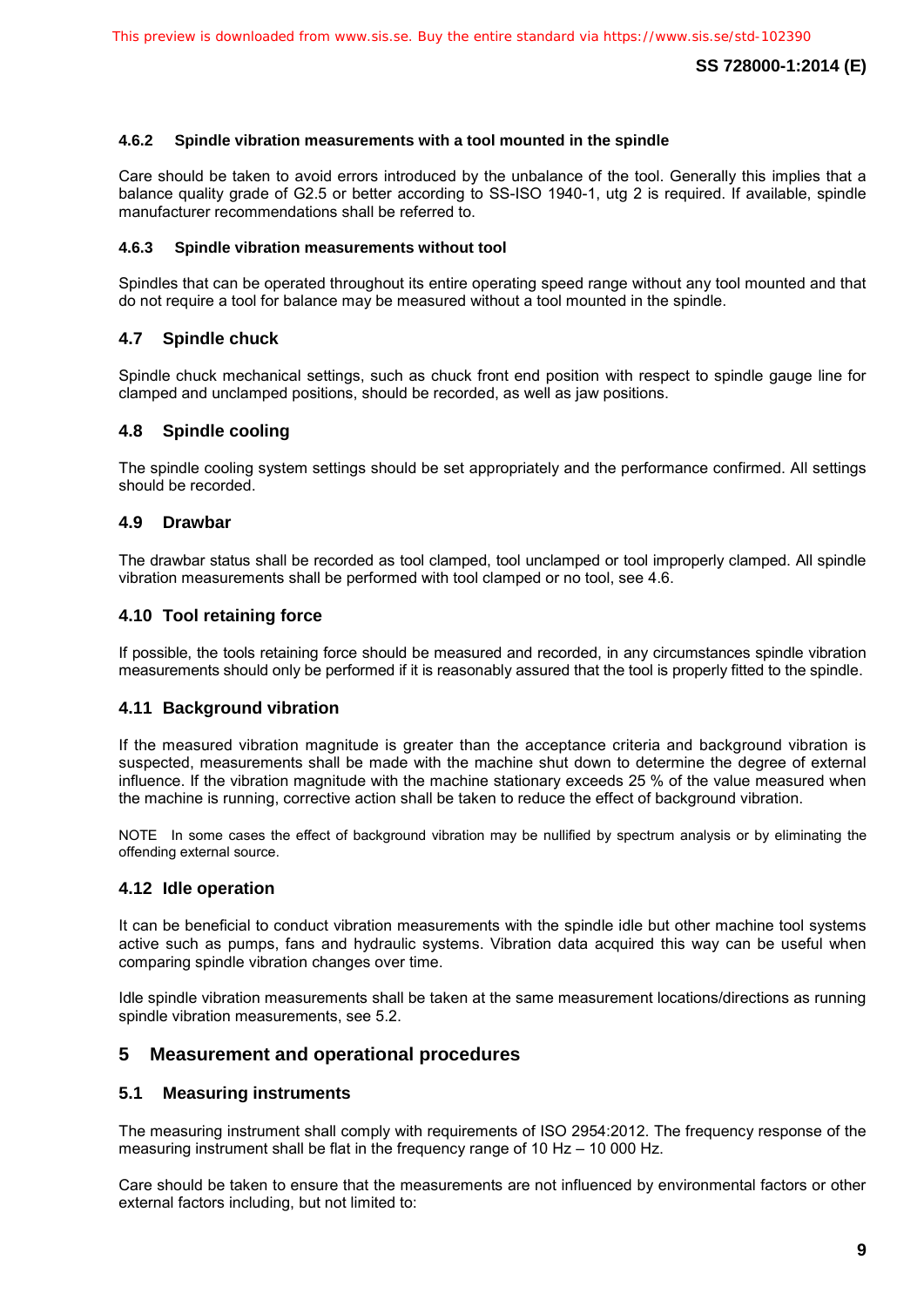This preview is downloaded from www.sis.se. Buy the entire standard via https://www.sis.se/std-102390

**SS 728000-1:2014 (E)** 

- Temperature variations
- Magnetic fields
- Sound pressure fields
- Sensor cable length
- Power supply noise

# <span id="page-9-2"></span><span id="page-9-0"></span>**5.2 Measurement locations/directions**

#### <span id="page-9-1"></span>**5.2.1 General**

For vibration criteria presented in this part of SS 728000, measurements should be taken on the spindle housing at the front end of the spindle as well as at the back end. Sensor longitudinal locations should coincide with spindle bearing longitudinal locations as close as possible. Measurements should be taken in minimum two radial directions at both ends of the spindle and in axial direction in at least one end of the spindle, see figure 1.

NOTE The back end of the spindle may be hard to access, requiring dismantling of covers, etc.

The preferred sensor locations/directions ensure good mechanical coupling from the mechanical interface (the bearings) of rotating and non-rotating parts of the machine, and sensor locations. Therefore the preferred sensor locations/directions ensure low damping of vibration signals and good vibration signal quality.

If for practical reasons some of the preferred sensor locations are not deemed possible to access, these sensor locations may be omitted or alternative sensor positions be established by mutual agreement between manufacturer/supplier and user. If alternative sensor locations are selected, the evaluation zone boundary values in [8.4.2](#page--1-0) and [8.4.3](#page--1-0) shall be agreed between manufacturer/supplier and user.

The two radial measurement directions should be perpendicular to each other and coincide with the movement axes of the machine tool, such as X and Y or any other axes defined by SS-ISO 841, utg 2. See figure 1 for examples on common machine types.

For some machine tool designs other measurement directions may be preferred.

The vibration sensor should be positioned at the preferred measurement locations of Figure 1. For periodic measurements where the main interest is observing changes in the vibration related parameters over time, a single tri-axial sensor can be used. In this last case, a fixed threaded installation of the vibration sensor, see [5.3,](#page-10-1) should be used to ensure measurement repeatability.

All sensor locations/directions used for vibration measurements shall be recorded.